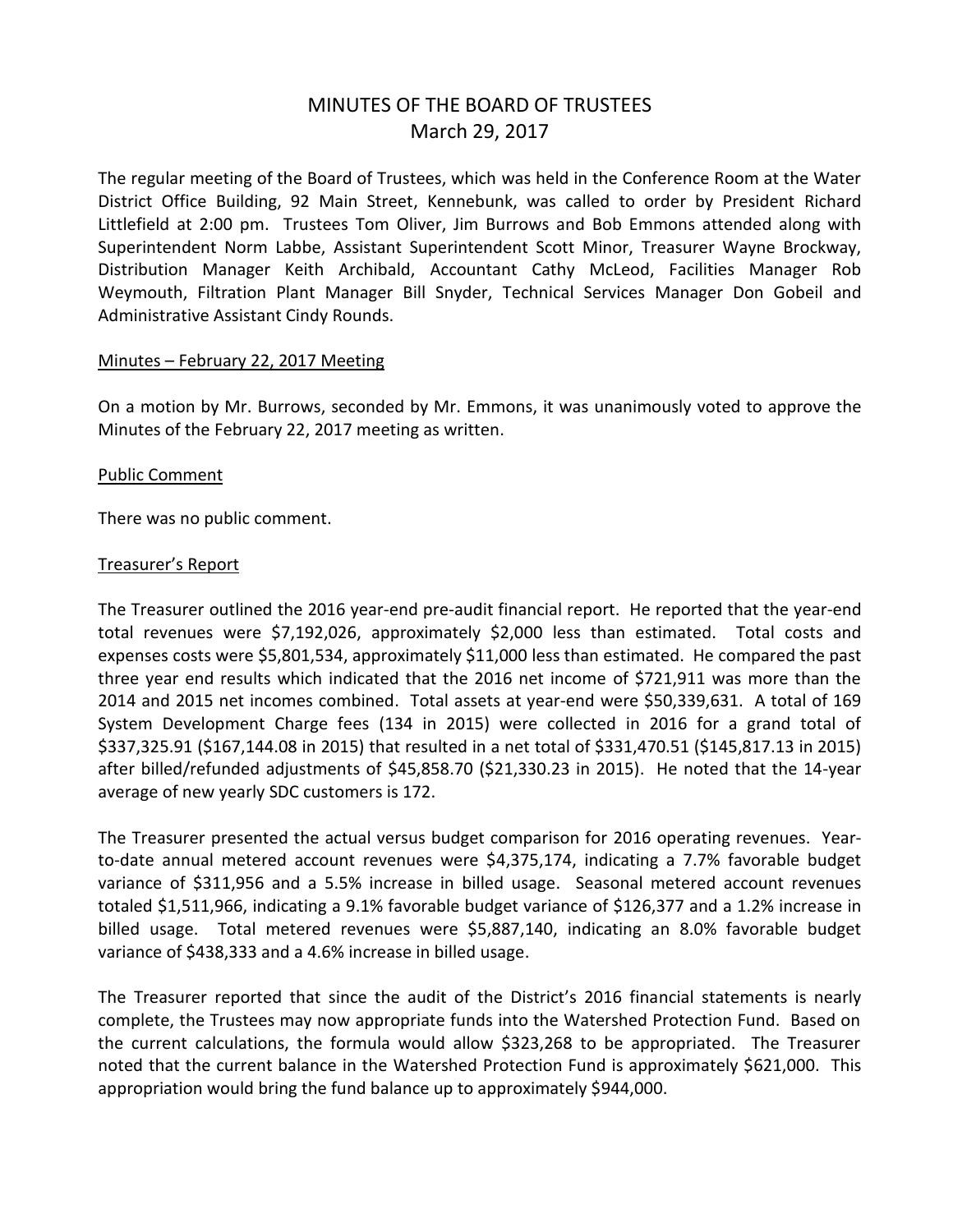On a motion by Mr. Oliver, seconded by Mr. Burrows, it was unanimously voted to approve the 2016 year-end pre-audit financial report.

On a motion by Mr. Burrows, seconded by Mr. Littlefield, it was unanimously voted to appropriate an amount of up to \$323,268 to the Watershed Protection Fund.

The Treasurer presented the actual versus budget comparison for February operating revenues. Year-to-date annual metered account revenues through February were \$465,389, indicating a 5.9% favorable budget variance of \$25,788. Seasonal metered account revenues totaled \$78,741, indicating a 17.9% favorable budget variance of \$11,976. Total metered revenues were \$544,130, indicating a 7.5% favorable budget variance of \$37,764.

The Accountant outlined the summary she compiled of the completed 2016 Capital budget. The multi-page document summarized the expenditures completed on the approved 2016 Capital budget. The Superintendent noted that this is the first such comprehensive report for a complete budget year and provided a further overview of the summary. Periodic updates of the current year capital budget expenditures will be provided using the new format to track spending projections.

## Monthly Water Production Report

The Assistant Superintendent presented the monthly charts for water production, liquid precipitation, groundwater production and surface water versus groundwater production for February. He added that the most of the service territory is still considered to be moderately dry based on the U.S. Drought Monitor (U.S. Department of Agriculture) despite the 9.31" of rain in February. Based on monitoring wells for the Merriland River well and Kennebunk River well, the aquifer has recharged up to approximately 92% of its capacity. A preview into March production totals indicated an increase of 3.8" above 2016 through the first 28 days.

## Seasonal Main Replacement – Parson's Beach Road, Kennebunk

The Technical Services Manager reported that this 3,600' seasonal main replacement was underway before a quick freeze produced two feet of frost, halting further progress. He estimated that there is approximately 500' of pipe remaining to be installed, which should be completed by week's end.

The Superintendent reported that easements are being received from the property owners abutting this private road.

## Main Replacement – Shore Road, Ogunquit

The Technical Services Manager reported that the final design has been completed for the final phase of this main replacement and that test borings were conducted along the project area indicating no ledge is present. He summarized the material bids that were submitted, citing that Ferguson Waterworks was the low bidder at \$45,152.94. Other bids included EJ Prescott (\$49,787.84), Maine Waterworks Supply (\$50,325.82) and Vellano Brothers, Inc. (\$57,153.00). He indicated that work is expected to commence within the next week, weather depending.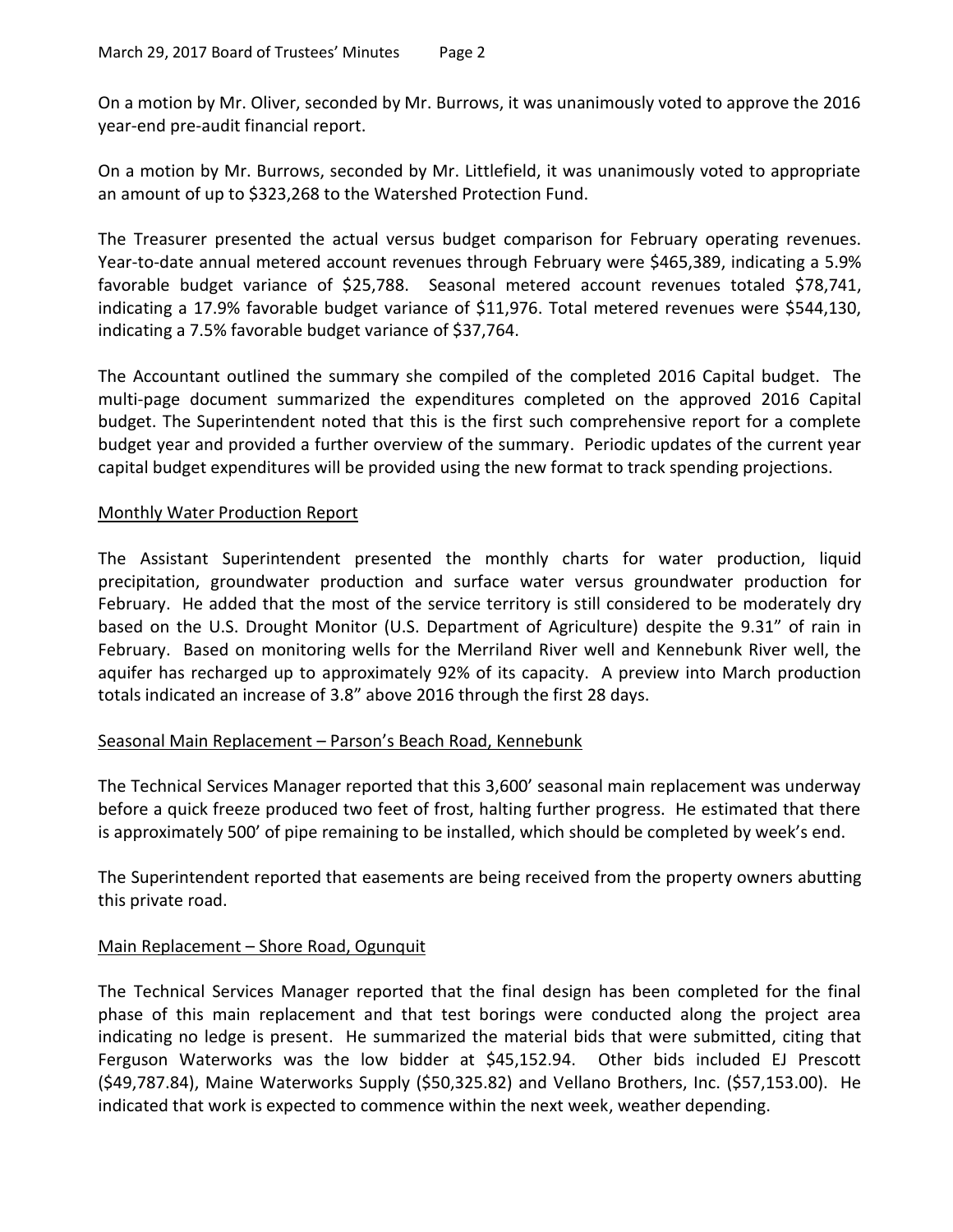### Main Extension – Sandpiper Lane, Kennebunkport

The Technical Services Manager reported that the roads in this area are posted (prohibiting heavy loads) and there has not been any activity on this project since a previous (weather and ledge) delay.

#### Office Renovation Project

The Treasurer summarized the progress of the renovation project since the last meeting, which included the telephone/electrical wiring reinstallation, furniture delivery, construction of the customer counter and counter top installation. He estimated that the project will be completed in a few weeks.

#### Kennebunk River Well

The Superintendent reported that the monitoring wells near the Kennebunk River Well adjacent to the Stone Farm continue to be studied to track any increase/decrease in the level of perfluorinated compounds (PFCs). The District continues to work closely with the Drinking Water Program and the Department of Environmental Protection as they review the scope and potential remediation of the PFC contamination. A simple pilot study to determine the effectiveness of one brand of granular activated carbon to remove the PFCs is currently underway. Another pilot study that will commence in the near future will utilize several different granular activated carbon products to more accurately determine how much life can be expected from each carbon product. The District is applying for a matching grant (of up to \$10,000) to undertake the second study.

## Conversion to Chloramination

The Superintendent summarized the recent social media activity resulting from misleading information being circulated within a local social media group regarding the safety of mono chloramines as a drinking water disinfectant. Two District employees responded to the misinformation by posting clear and accurate information on the social media site. The social media chatter has since ceased. The District has also updated its website with additional information on chloramination which it plans to reintroduce as a secondary disinfectant this April.

## Route 1, Arundel – Leak along 20" Main

The Assistant Superintendent outlined the events that led to the discovery and repair of a leak along the 20" main on Route One in Arundel. He noted that the leak was located at a hydrant branch installed in 1979 where the bonnet bolts on the 6" valve had corroded. The Technical Services Manager noted that hydrant branches were installed every 1,000 feet to Biddeford and that there is a potential for additional failures similar to this.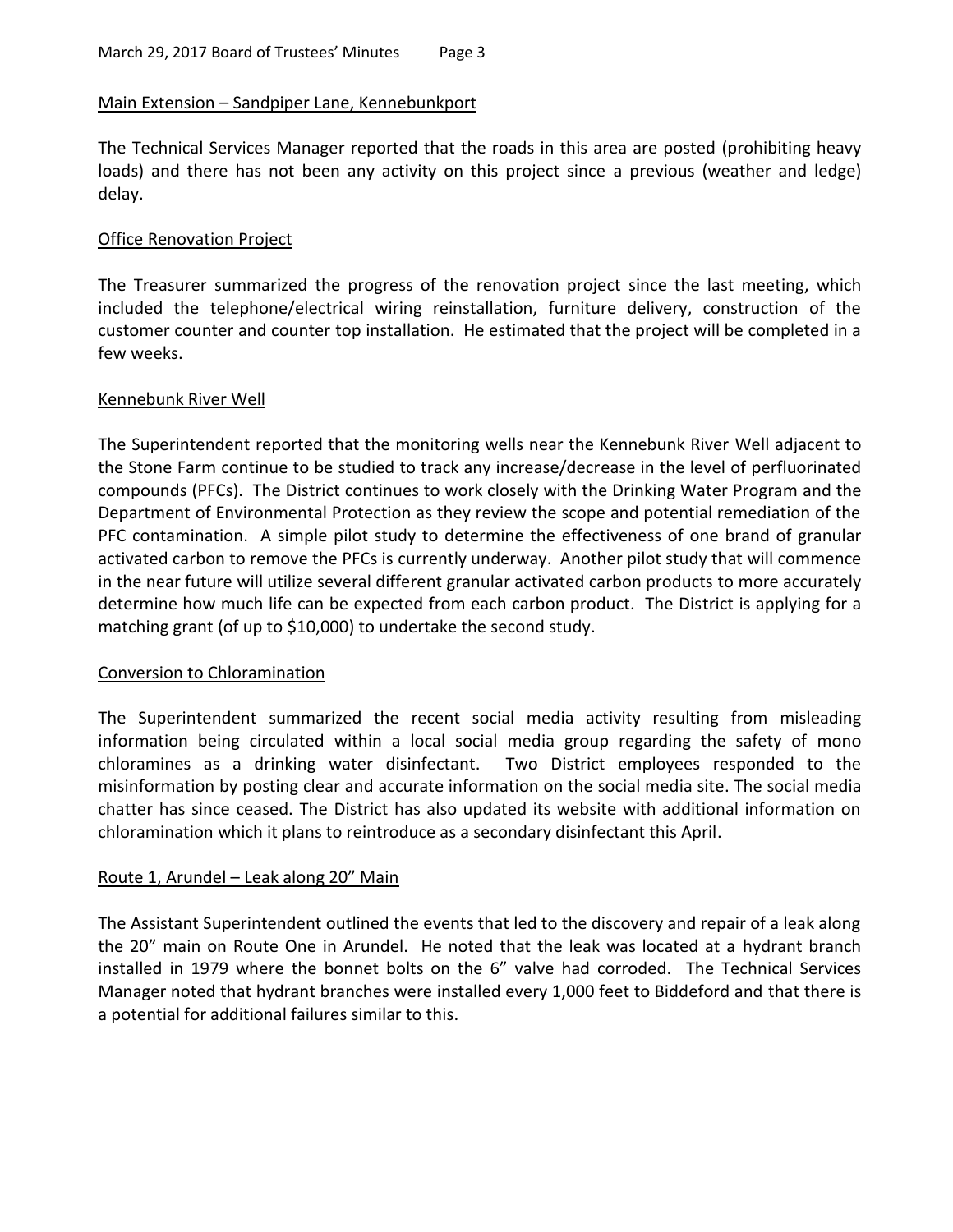### SRF Main Replacement – Green Street, Kennebunkport

The Assistant Superintendent reported that this SRF project will be undertaken in conjunction with the Ted Berry Company, who will be utilizing the pipe bursting method to replace this pre-1920s 6" cast iron main with 8" HDPE.

### Spring 2017 Spring Flushing Program

The Assistant Superintendent reported that the Spring 2017 Flushing Program is scheduled to commence in Wells on April  $10^{th}$ , when chloramination goes on line.

## Declaration of Intent and Borrowing Resolutions for 2017 SRF Projects

The Treasurer gave an overview of the Declaration of Intent and Borrowing Resolutions for each of the approved and potential to be approved 2017 SRF projects

On a motion by Mr. Oliver, seconded by Mr. Burrows, it was unanimously voted to adopt the following Declarations of Official Intent:

WHEREAS**,** the Kennebunk, Kennebunkport and Wells Water District, Maine (the "Issuer") has proceeded with a public water facility project consisting of the costs associated with the design, construction and equipping of the **Green Street Water Main Replacement Project** in Kennebunkport (the "Project");

WHEREAS, the Issuer intends to finance the cost of the Project through the issuance of tax exempt bonds (the "Obligations");

WHEREAS, the costs of the Project have increased since the original approval of the Project;

WHEREAS, the Issuer has authorized additional debt to fund the increased costs of the Project

WHEREAS, the Issuer anticipates making certain expenditures with respect to the Project prior to the issuance of the Obligations;

WHEREAS, the Issuer intends to allocate certain proceeds of the Obligations to reimburse the Issuer for any such expenditures made with respect to the Project; and

WHEREAS, Treasury Regulation Section 1.150-2 requires that the Issuer declare its official intent to reimburse any expenditure with respect to the Project no later than sixty (60) days after the payment of such expenditures;

NOW THEREFORE, the Issuer does hereby declare its official intent as follows:

1. Declaration of Intent. This declaration is a Declaration of Official Intent under Treasury Regulation Section 1.150-2. The Issuer intends to reimburse any expenditure made on the Project with the proceeds of the Obligations. All expenditures to be reimbursed will be made prior to the date of the issuance of the Obligations.

2. Intention to Reimburse. On the date hereof, the Issuer reasonably expects to reimburse its expenditures made with respect to the Projects from the proceeds of the Obligations.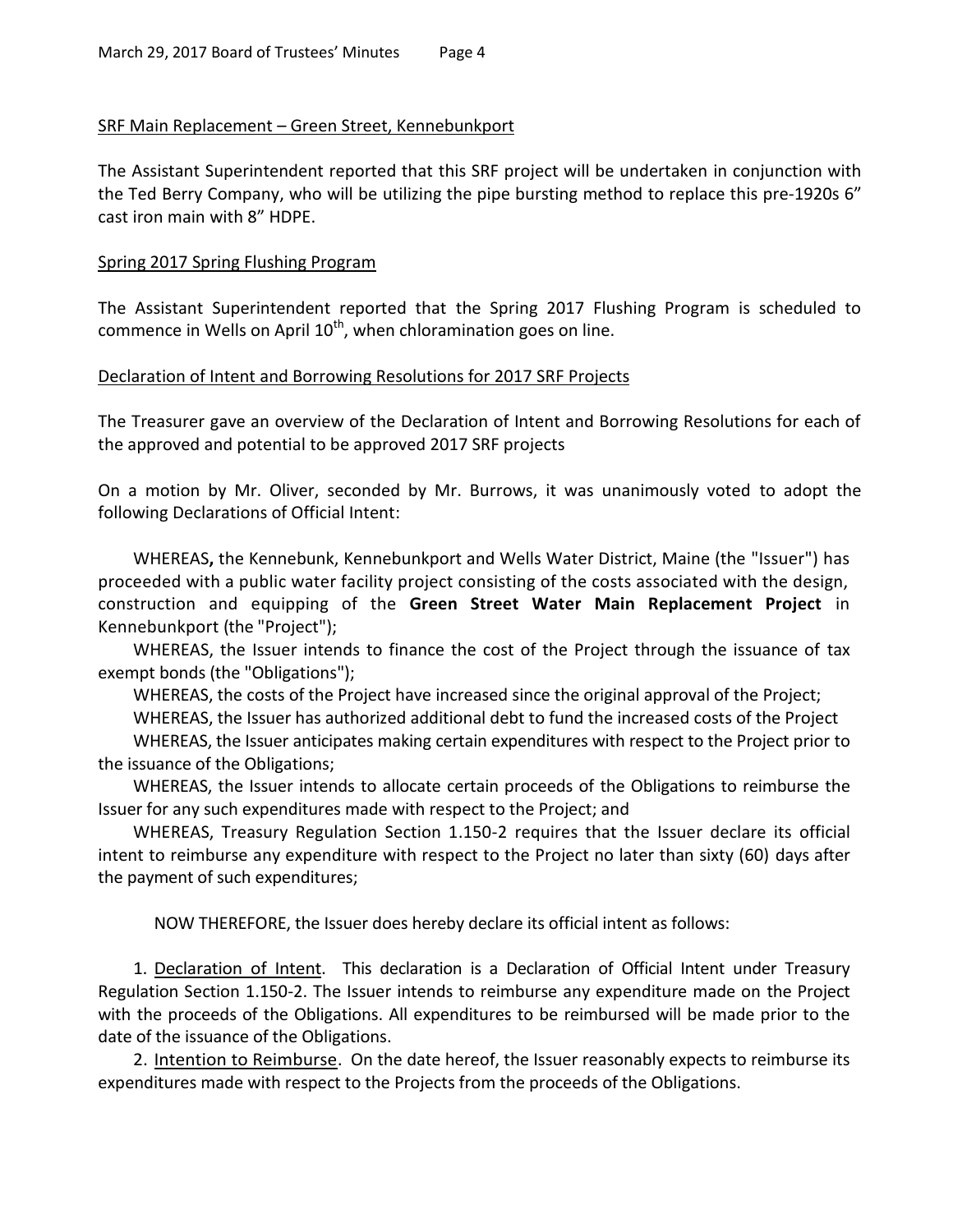3. General Description of Property to Which Reimbursement Relates. The following is a general functional description of the type of property for which the expenditures to be reimbursed are paid: Public water system infrastructure improvements.

4. Statement of Expected Debt. The maximum principal amount of debt expected to be issued for the Project is \$163,620.

5. Identification of Source of Funds. Expenditures made on the Projects shall be paid from the Issuer's general funds.

6. Public Availability of Official Intent. This Declaration of Official Intent shall be maintained as a public record of the Issuer and shall be maintained and otherwise supervised by the Clerk of the Issuer. This Declaration of Intent shall be continuously available for public inspection at the office of the Clerk during normal business hours of the Issuer until the date of the issuance of the Obligation.

7. Reimbursement Period. The Issuer intends to reimburse expenditures made with respect to the Projects within three (3) years of the later of the date on which the expenditure was paid or the date on which the Projects are placed in service. Moreover, the Issuer intends that any expenditure to be reimbursed will be a capital expenditure as defined in Treasury Regulation Section 1.150-(b).

8. Reasonableness Standard for Declaring Official Intent. The Issuer believes that this Declaration of Official Intent is consistent with its budgetary and financial circumstances. None of the expenditures on the Project have been budgeted by the Issuer or otherwise provided for by reserves or other long-term holdings established by the Issuer. Moreover, the Issuer has not developed a pattern of failing to reimburse expenditures subject to other Declarations of Official Intent.

9. Miscellaneous Restrictions. This Issuer intends that none of the proceeds from the Obligation shall be used directly or indirectly in violation of the "anti-abuse rules" set forth in Treasury Regulation Section 1.150-2(h).

10. Authority of Declaration. This Declaration of Official Intent is adopted pursuant to Project approval duly adopted by the legislative body of the Issuer.

WHEREAS**,** the Kennebunk, Kennebunkport and Wells Water District, Maine (the "Issuer") has proceeded with a public water facility project consisting of the costs associated with the design, construction and equipping of the **Parson's Beach Road Water Main Replacement Project** in Kennebunk (the "Project");

WHEREAS, the Issuer intends to finance the cost of the Project through the issuance of tax exempt bonds (the "Obligations");

WHEREAS, the costs of the Project have increased since the original approval of the Project;

WHEREAS, the Issuer has authorized additional debt to fund the increased costs of the Project

WHEREAS, the Issuer anticipates making certain expenditures with respect to the Project prior to the issuance of the Obligations;

WHEREAS, the Issuer intends to allocate certain proceeds of the Obligations to reimburse the Issuer for any such expenditures made with respect to the Project; and

WHEREAS, Treasury Regulation Section 1.150-2 requires that the Issuer declare its official intent to reimburse any expenditure with respect to the Project no later than sixty (60) days after the payment of such expenditures;

NOW THEREFORE, the Issuer does hereby declare its official intent as follows: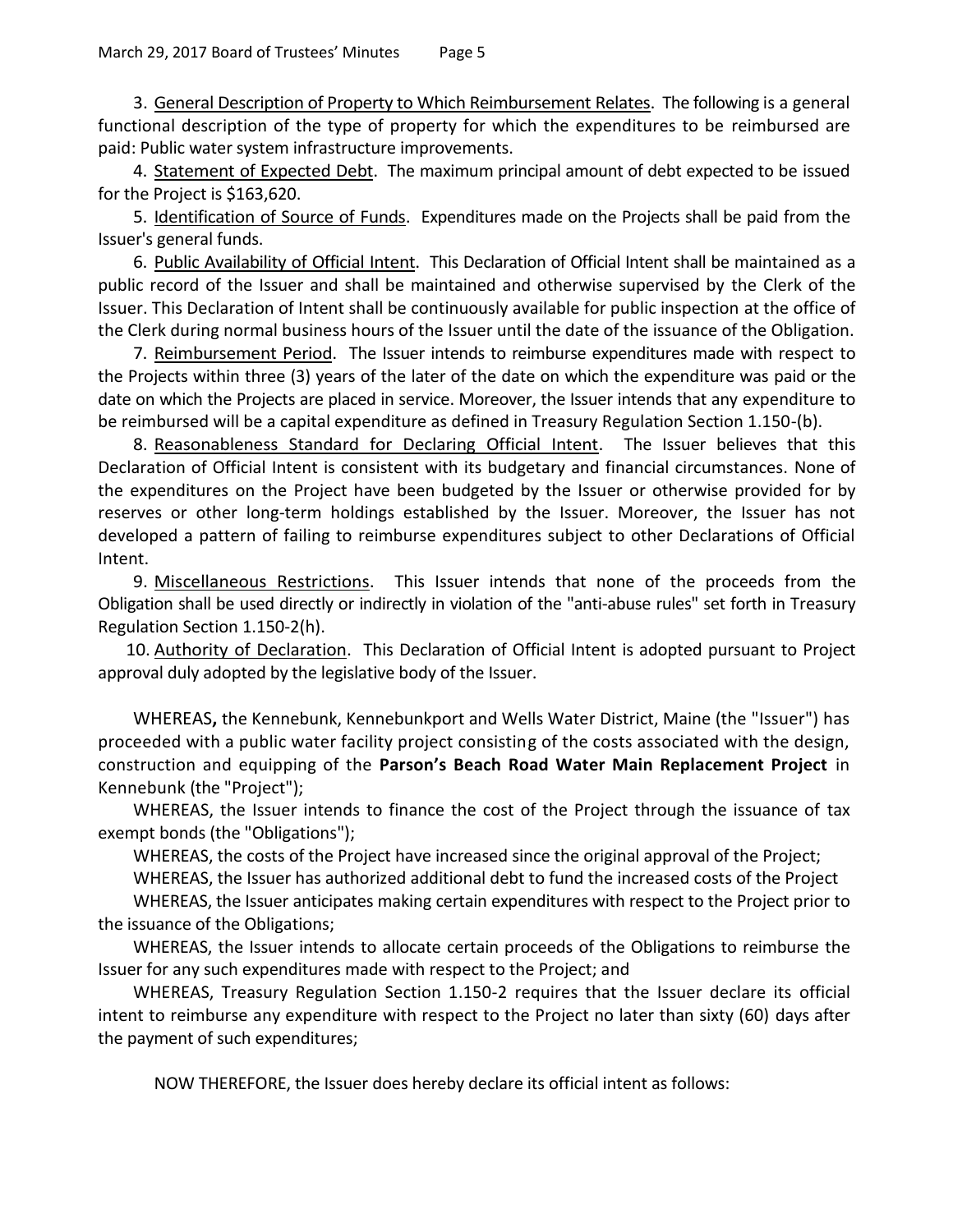1. Declaration of Intent. This declaration is a Declaration of Official Intent under Treasury Regulation Section 1.150-2. The Issuer intends to reimburse any expenditure made on the Project with the proceeds of the Obligations. All expenditures to be reimbursed will be made prior to the date of the issuance of the Obligations.

2. Intention to Reimburse. On the date hereof, the Issuer reasonably expects to reimburse its expenditures made with respect to the Projects from the proceeds of the Obligations.

3. General Description of Property to Which Reimbursement Relates. The following is a general functional description of the type of property for which the expenditures to be reimbursed are paid: Public water system infrastructure improvements.

4. Statement of Expected Debt. The maximum principal amount of debt expected to be issued for the Project is \$187,860.

5. Identification of Source of Funds. Expenditures made on the Projects shall be paid from the Issuer's general funds.

6. Public Availability of Official Intent. This Declaration of Official Intent shall be maintained as a public record of the Issuer and shall be maintained and otherwise supervised by the Clerk of the Issuer. This Declaration of Intent shall be continuously available for public inspection at the office of the Clerk during normal business hours of the Issuer until the date of the issuance of the Obligation.

7. Reimbursement Period. The Issuer intends to reimburse expenditures made with respect to the Projects within three (3) years of the later of the date on which the expenditure was paid or the date on which the Projects are placed in service. Moreover, the Issuer intends that any expenditure to be reimbursed will be a capital expenditure as defined in Treasury Regulation Section 1.150-(b).

8. Reasonableness Standard for Declaring Official Intent. The Issuer believes that this Declaration of Official Intent is consistent with its budgetary and financial circumstances. None of the expenditures on the Project have been budgeted by the Issuer or otherwise provided for by reserves or other long-term holdings established by the Issuer. Moreover, the Issuer has not developed a pattern of failing to reimburse expenditures subject to other Declarations of Official Intent.

9. Miscellaneous Restrictions. This Issuer intends that none of the proceeds from the Obligation shall be used directly or indirectly in violation of the "anti-abuse rules" set forth in Treasury Regulation Section 1.150-2(h).

10. Authority of Declaration. This Declaration of Official Intent is adopted pursuant to Project approval duly adopted by the legislative body of the Issuer.

WHEREAS**,** the Kennebunk, Kennebunkport and Wells Water District, Maine (the "Issuer") has proceeded with a public water facility project consisting of the costs associated with the design, construction and equipping of **Automated Metering Infrastructure Implementation Phase II Project** (the "Project");

WHEREAS, the Issuer intends to finance the cost of the Project through the issuance of tax exempt bonds (the "Obligations");

WHEREAS, the costs of the Project have increased since the original approval of the Project; WHEREAS, the Issuer has authorized additional debt to fund the increased costs of the Project

WHEREAS, the Issuer anticipates making certain expenditures with respect to the Project prior to the issuance of the Obligations;

WHEREAS, the Issuer intends to allocate certain proceeds of the Obligations to reimburse the Issuer for any such expenditures made with respect to the Project; and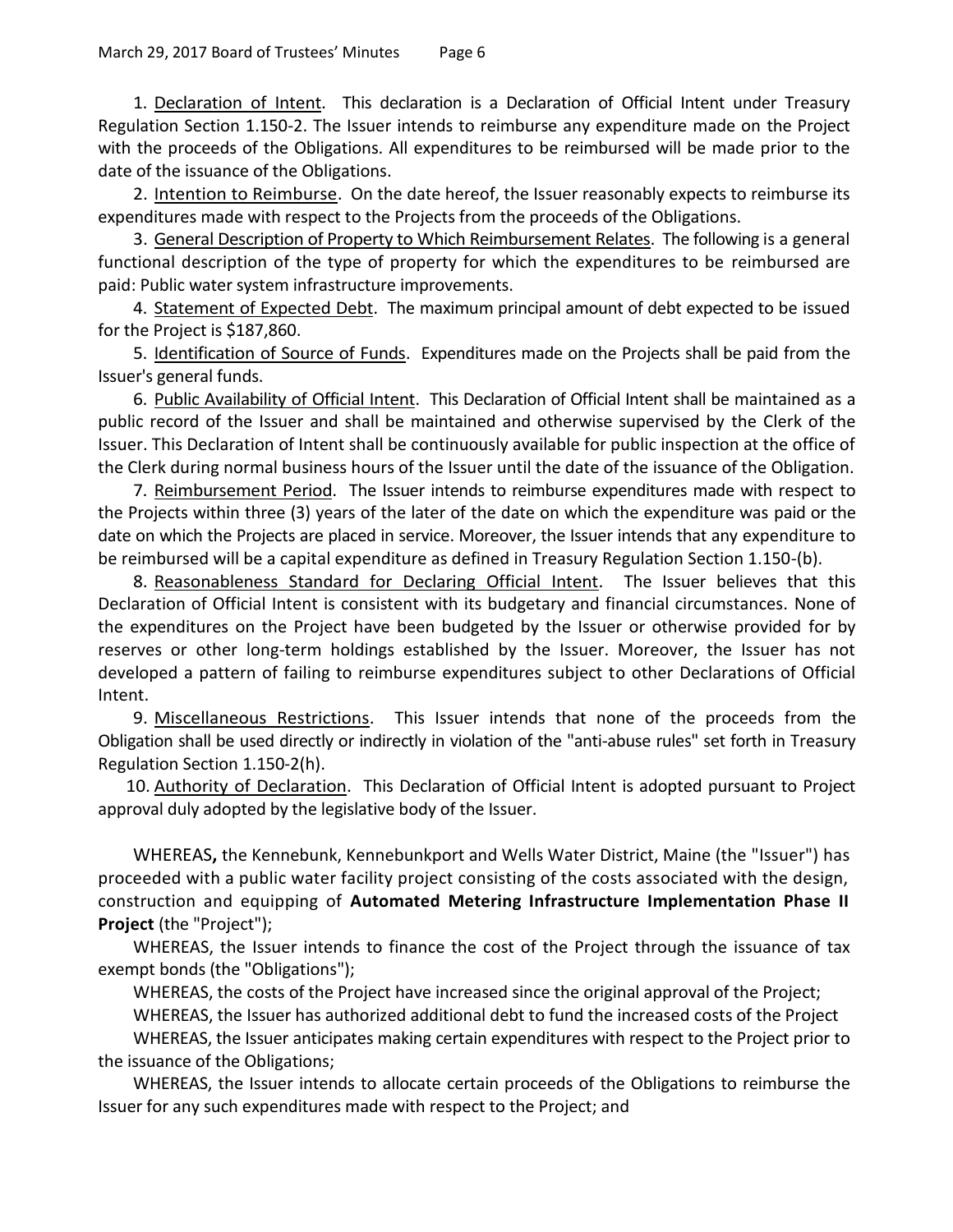WHEREAS, Treasury Regulation Section 1.150-2 requires that the Issuer declare its official intent to reimburse any expenditure with respect to the Project no later than sixty (60) days after the payment of such expenditures;

NOW THEREFORE, the Issuer does hereby declare its official intent as follows:

1. Declaration of Intent. This declaration is a Declaration of Official Intent under Treasury Regulation Section 1.150-2. The Issuer intends to reimburse any expenditure made on the Project with the proceeds of the Obligations. All expenditures to be reimbursed will be made prior to the date of the issuance of the Obligations.

2. Intention to Reimburse. On the date hereof, the Issuer reasonably expects to reimburse its expenditures made with respect to the Projects from the proceeds of the Obligations.

3. General Description of Property to Which Reimbursement Relates. The following is a general functional description of the type of property for which the expenditures to be reimbursed are paid: Public water system infrastructure improvements.

4. Statement of Expected Debt. The maximum principal amount of debt expected to be issued for the Project is \$519,140.

5. Identification of Source of Funds. Expenditures made on the Projects shall be paid from the Issuer's general funds.

6. Public Availability of Official Intent. This Declaration of Official Intent shall be maintained as a public record of the Issuer and shall be maintained and otherwise supervised by the Clerk of the Issuer. This Declaration of Intent shall be continuously available for public inspection at the office of the Clerk during normal business hours of the Issuer until the date of the issuance of the Obligation.

7. Reimbursement Period. The Issuer intends to reimburse expenditures made with respect to the Projects within three (3) years of the later of the date on which the expenditure was paid or the date on which the Projects are placed in service. Moreover, the Issuer intends that any expenditure to be reimbursed will be a capital expenditure as defined in Treasury Regulation Section 1.150-(b).

8. Reasonableness Standard for Declaring Official Intent. The Issuer believes that this Declaration of Official Intent is consistent with its budgetary and financial circumstances. None of the expenditures on the Project have been budgeted by the Issuer or otherwise provided for by reserves or other long-term holdings established by the Issuer. Moreover, the Issuer has not developed a pattern of failing to reimburse expenditures subject to other Declarations of Official Intent.

9. Miscellaneous Restrictions. This Issuer intends that none of the proceeds from the Obligation shall be used directly or indirectly in violation of the "anti-abuse rules" set forth in Treasury Regulation Section 1.150-2(h).

10. Authority of Declaration. This Declaration of Official Intent is adopted pursuant to Project approval duly adopted by the legislative body of the Issuer.

WHEREAS**,** the Kennebunk, Kennebunkport and Wells Water District, Maine (the "Issuer") has proceeded with a public water facility project consisting of the costs associated with the design, acquisition, construction and equipping of **submersible mixers in four (4) water storage tanks project** (the "Project");

WHEREAS, the Issuer intends to finance the cost of the Project through the issuance of tax exempt bonds (the "Obligations");

WHEREAS, the costs of the Project have increased since the original approval of the Project;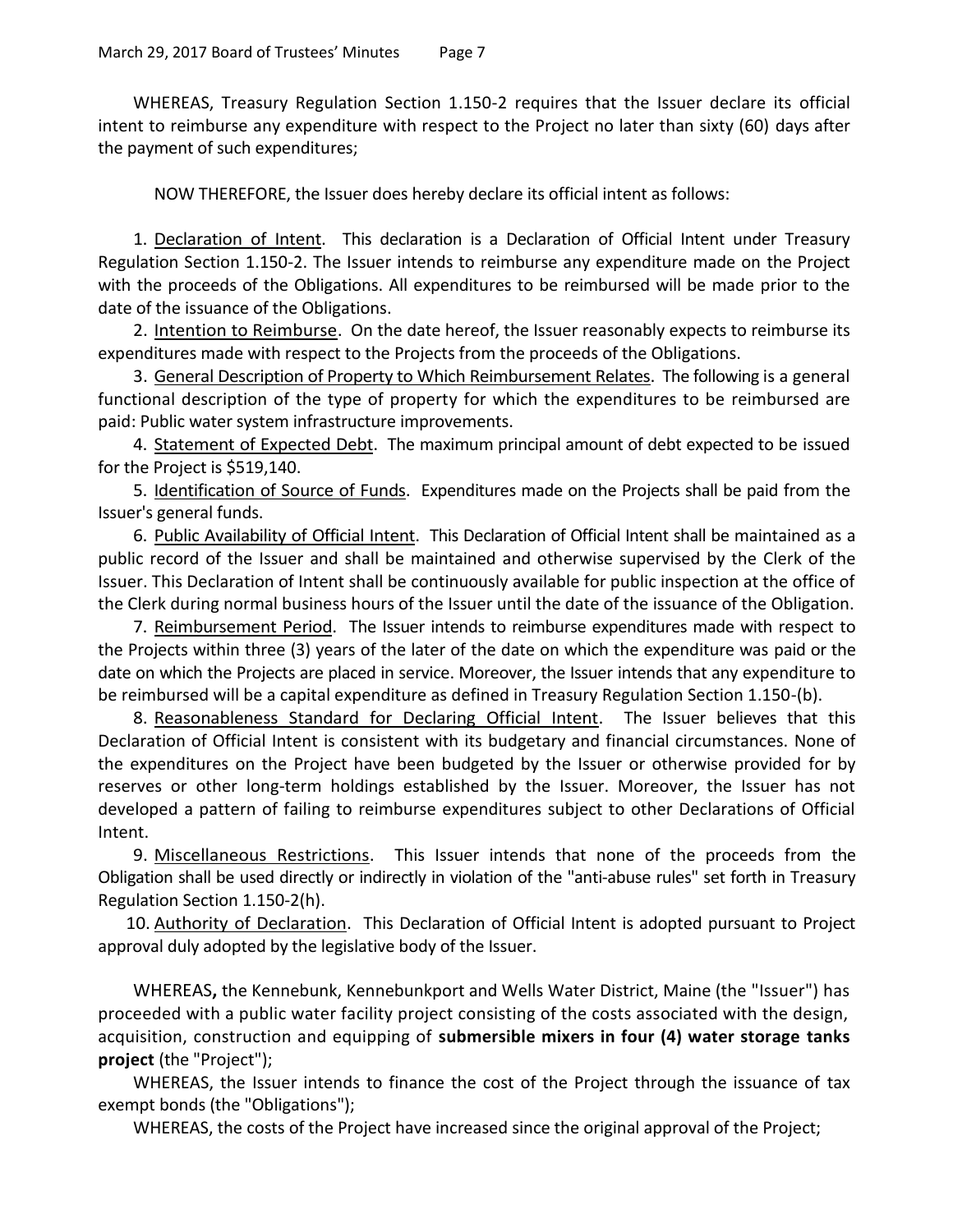WHEREAS, the Issuer has authorized additional debt to fund the increased costs of the Project

WHEREAS, the Issuer anticipates making certain expenditures with respect to the Project prior to the issuance of the Obligations;

WHEREAS, the Issuer intends to allocate certain proceeds of the Obligations to reimburse the Issuer for any such expenditures made with respect to the Project; and

WHEREAS, Treasury Regulation Section 1.150-2 requires that the Issuer declare its official intent to reimburse any expenditure with respect to the Project no later than sixty (60) days after the payment of such expenditures;

NOW THEREFORE, the Issuer does hereby declare its official intent as follows:

1. Declaration of Intent. This declaration is a Declaration of Official Intent under Treasury Regulation Section 1.150-2. The Issuer intends to reimburse any expenditure made on the Project with the proceeds of the Obligations. All expenditures to be reimbursed will be made prior to the date of the issuance of the Obligations.

2. Intention to Reimburse. On the date hereof, the Issuer reasonably expects to reimburse its expenditures made with respect to the Projects from the proceeds of the Obligations.

3. General Description of Property to Which Reimbursement Relates. The following is a general functional description of the type of property for which the expenditures to be reimbursed are paid: Public water system infrastructure improvements.

4. Statement of Expected Debt. The maximum principal amount of debt expected to be issued for the Project is \$67,670.

5. Identification of Source of Funds. Expenditures made on the Projects shall be paid from the Issuer's general funds.

6. Public Availability of Official Intent. This Declaration of Official Intent shall be maintained as a public record of the Issuer and shall be maintained and otherwise supervised by the Clerk of the Issuer. This Declaration of Intent shall be continuously available for public inspection at the office of the Clerk during normal business hours of the Issuer until the date of the issuance of the Obligation.

7. Reimbursement Period. The Issuer intends to reimburse expenditures made with respect to the Projects within three (3) years of the later of the date on which the expenditure was paid or the date on which the Projects are placed in service. Moreover, the Issuer intends that any expenditure to be reimbursed will be a capital expenditure as defined in Treasury Regulation Section 1.150-(b).

8. Reasonableness Standard for Declaring Official Intent. The Issuer believes that this Declaration of Official Intent is consistent with its budgetary and financial circumstances. None of the expenditures on the Project have been budgeted by the Issuer or otherwise provided for by reserves or other long-term holdings established by the Issuer. Moreover, the Issuer has not developed a pattern of failing to reimburse expenditures subject to other Declarations of Official Intent.

9. Miscellaneous Restrictions. This Issuer intends that none of the proceeds from the Obligation shall be used directly or indirectly in violation of the "anti-abuse rules" set forth in Treasury Regulation Section 1.150-2(h).

10. Authority of Declaration. This Declaration of Official Intent is adopted pursuant to Project approval duly adopted by the legislative body of the Issuer.

On a motion by Mr. Oliver, seconded by Mr. Burrows, it was unanimously voted to authorize the issuance of water revenue bonds as follows: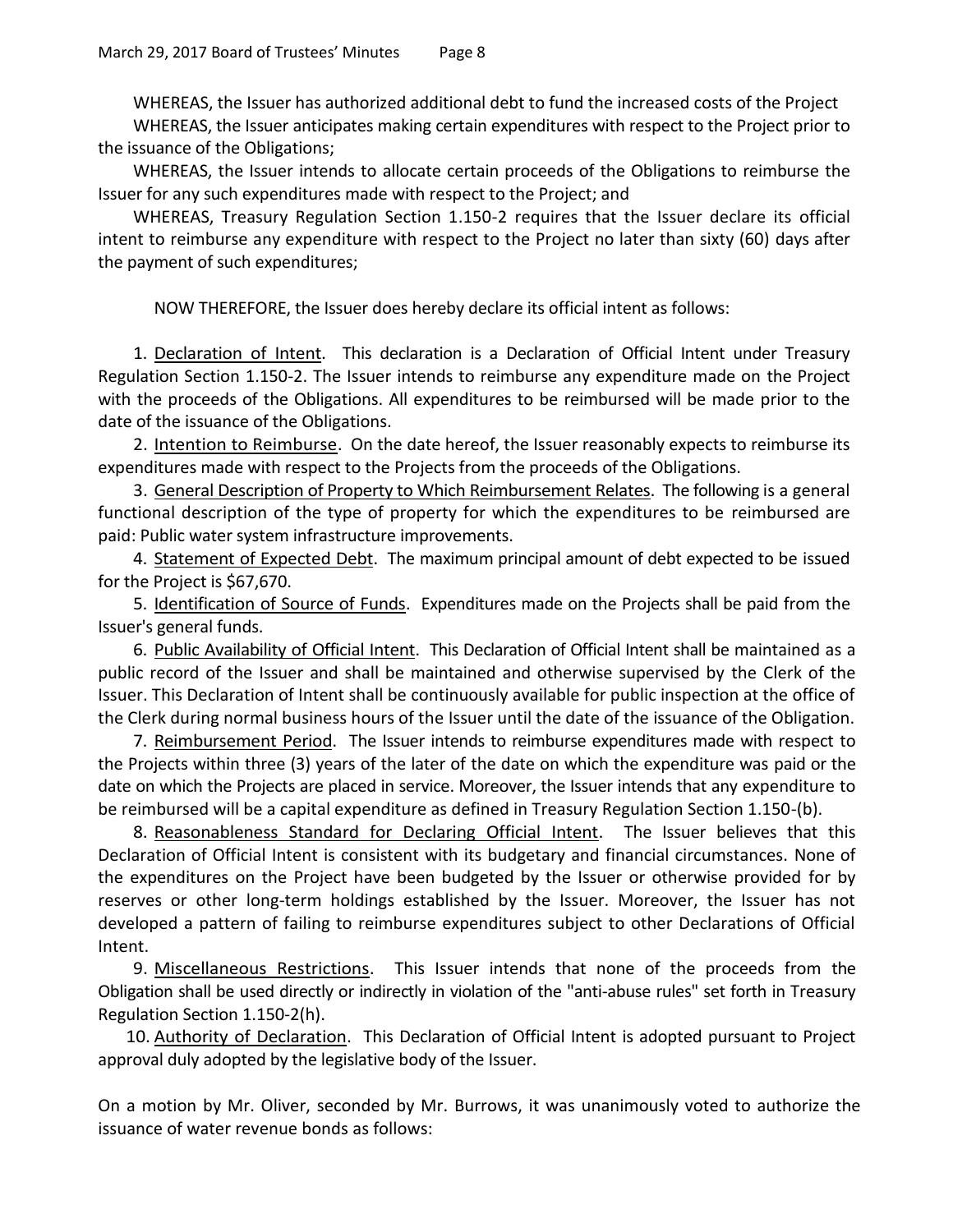VOTED: That under and pursuant to the provisions of Title 35-A, Section 907 of the Maine Revised Statutes, as amended and supplemented to date, and the Charter of the Kennebunk, Kennebunkport and Wells Water District (the "District"), a public water facility improvement project consisting of the design, construction and equipping of the **Green Street Water Main Replacement Project** in Kennebunkport (the "Project"), is hereby approved; and

That a sum not to exceed \$163,620 is hereby appropriated to provide for the costs of the Project (this appropriation was included in the 2017 CIP Budget approved on November 30, 2016); and

To fund said appropriation, the Treasurer and the President of the Board of Trustees are hereby authorized to issue, at one time or from time to time, bonds, notes or other evidences of indebtedness of the District (the "securities"), including temporary notes in anticipation of the sale thereof, in an aggregate principal amount not to exceed \$163,620 and the discretion to fix the date(s), maturity(ies), denomination(s), interest rate(s), place(s) of payment call(s) for redemption, form(s), and other details of said securities, including execution and delivery of said securities against payment therefor, and to provide for the sale thereof, is hereby delegated to the Treasurer and the President of the Board of Trustees.

VOTED: That under and pursuant to the provisions of Title 35-A, Section 907 of the Maine Revised Statutes, as amended and supplemented to date, and the Charter of the Kennebunk, Kennebunkport and Wells Water District (the "District"), a public water facility improvement project consisting of the design, construction and equipping of the **Parson's Beach Road Water Main Replacement Project** in Kennebunk (the "Project"), is hereby approved; and

That a sum not to exceed \$187,860 is hereby appropriated to provide for the costs of the Project (this appropriation was included in the 2017 CIP Budget approved on November 30, 2016); and

To fund said appropriation, the Treasurer and the President of the Board of Trustees are hereby authorized to issue, at one time or from time to time, bonds, notes or other evidences of indebtedness of the District (the "securities"), including temporary notes in anticipation of the sale thereof, in an aggregate principal amount not to exceed \$187,860 and the discretion to fix the date(s), maturity(ies), denomination(s), interest rate(s), place(s) of payment call(s) for redemption, form(s), and other details of said securities, including execution and delivery of said securities against payment therefor, and to provide for the sale thereof, is hereby delegated to the Treasurer and the President of the Board of Trustees.

VOTED: That under and pursuant to the provisions of Title 35-A, Section 907 of the Maine Revised Statutes, as amended and supplemented to date, and the Charter of the Kennebunk, Kennebunkport and Wells Water District (the "District"), a public water facility improvement project consisting of the design, construction and equipping of the **Automated Metering Infrastructure Implementation Phase II Project** (the "Project"), is hereby approved; and

That a sum not to exceed \$519,140 is hereby appropriated to provide for the costs of the Project (this appropriation was included in the 2017 CIP Budget approved on November 30, 2016); and

To fund said appropriation, the Treasurer and the President of the Board of Trustees are hereby authorized to issue, at one time or from time to time, bonds, notes or other evidences of indebtedness of the District (the "securities"), including temporary notes in anticipation of the sale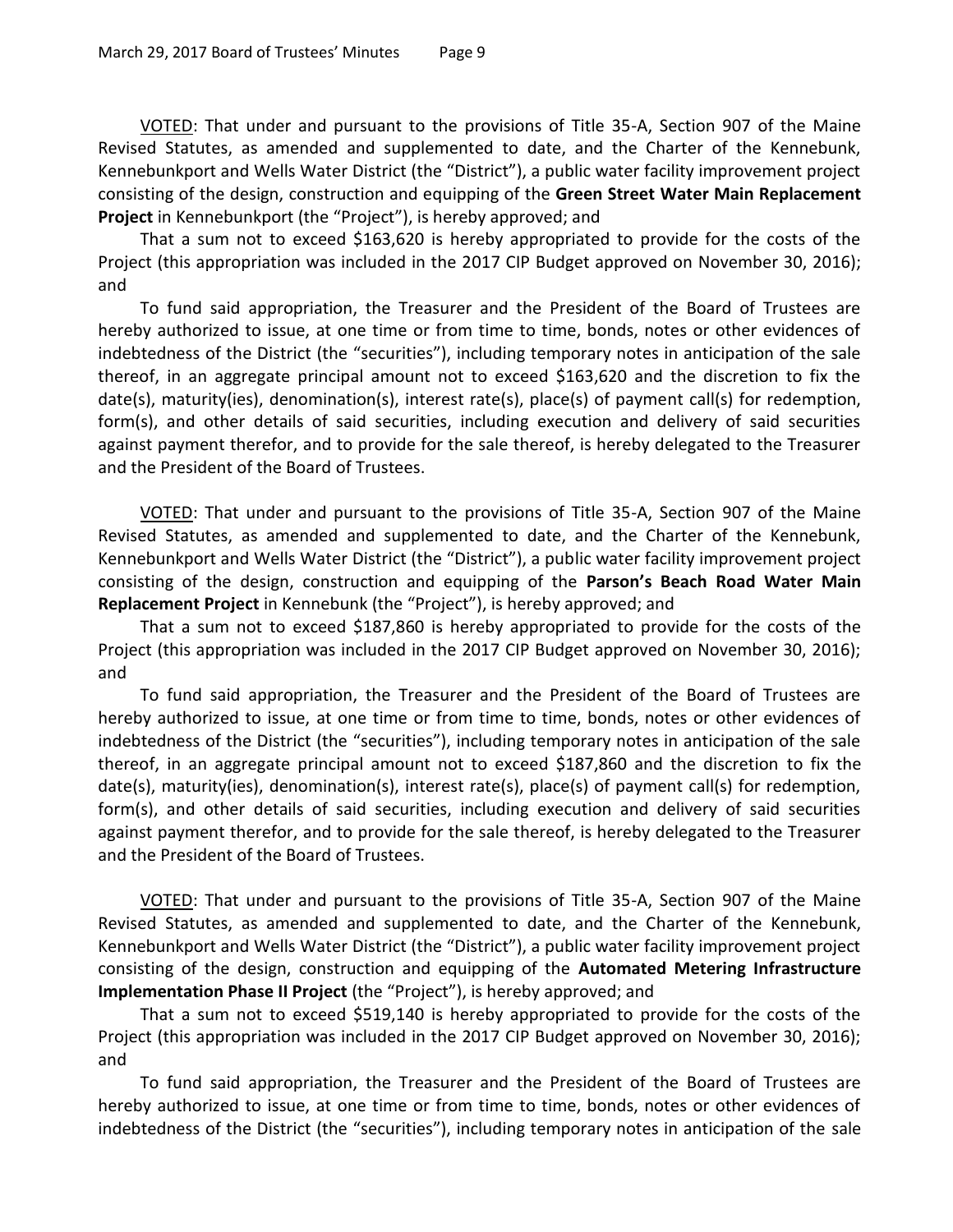thereof, in an aggregate principal amount not to exceed \$519,140 and the discretion to fix the date(s), maturity(ies), denomination(s), interest rate(s), place(s) of payment call(s) for redemption, form(s), and other details of said securities, including execution and delivery of said securities against payment therefor, and to provide for the sale thereof, is hereby delegated to the Treasurer and the President of the Board of Trustees.

VOTED: That under and pursuant to the provisions of Title 35-A, Section 907 of the Maine Revised Statutes, as amended and supplemented to date, and the Charter of the Kennebunk, Kennebunkport and Wells Water District (the "District"), a public water facility improvement project consisting of the design, acquisition, construction and equipping of the **submersible mixers in four (4) water storage tanks project** (the "Project"), is hereby approved; and

That a sum not to exceed \$67,670 is hereby appropriated to provide for the costs of the Project (this appropriation was included in the 2017 CIP Budget approved on November 30, 2016); and

To fund said appropriation, the Treasurer and the President of the Board of Trustees are hereby authorized to issue, at one time or from time to time, bonds, notes or other evidences of indebtedness of the District (the "securities"), including temporary notes in anticipation of the sale thereof, in an aggregate principal amount not to exceed \$67,670 and the discretion to fix the date(s), maturity(ies), denomination(s), interest rate(s), place(s) of payment call(s) for redemption, form(s), and other details of said securities, including execution and delivery of said securities against payment therefor, and to provide for the sale thereof, is hereby delegated to the Treasurer and the President of the Board of Trustees.

## Proposed Reorganization of Certain Technical Services Functions

The Superintendent described the proposed reorganization of the workload in the areas of distribution system inspection, record creation and maintenance and GIS functions as a result of several upcoming retirements. The reorganization will create an additional employee position (Engineering Technician). A job description for Engineering Technician is being developed to reflect the reorganized workload.

## **Other Business**

- An inquiry was made regarding a memorial tribute for former Superintendent Dave Sweet to be included in the Board of Trustees' Minutes book. The Superintendent will draft some language and distribute it for the Board's consensus at the next meeting.
- Open House/May Day Celebration This year's event will be held on Saturday, May  $6^{th}$  from 9:00a to 2:00p.
- AMI Meters To date, 1,680 new AMI meters have been installed; 185 in March. The rate of installations will increase once the summer accounts have been activated.
- The May 31, 2017 Board of Trustees' meeting will be held at the Filtration Plant, 135 York Street, Kennebunk.